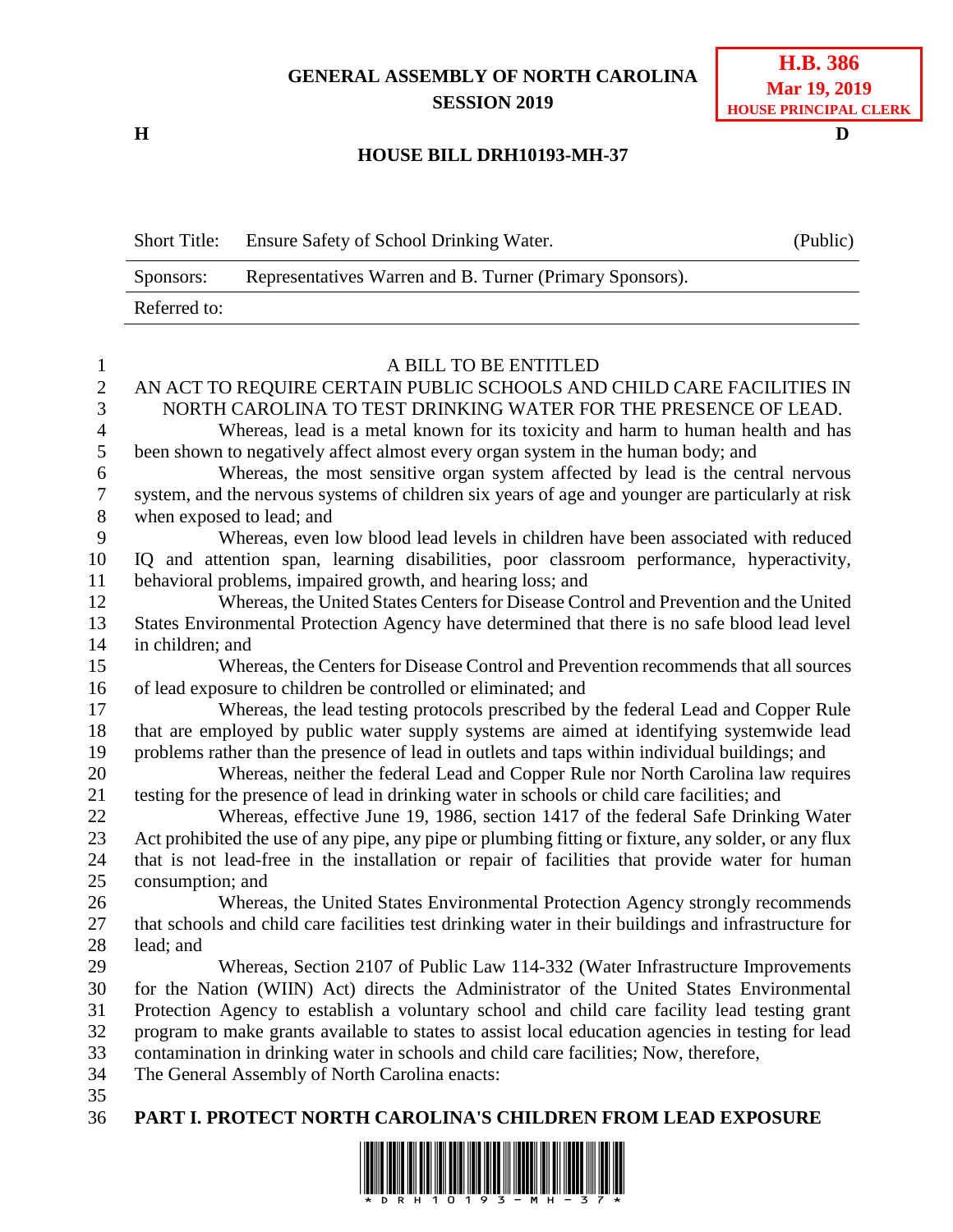|                             | <b>General Assembly Of North Carolina</b>                                                           | <b>Session 2019</b> |
|-----------------------------|-----------------------------------------------------------------------------------------------------|---------------------|
|                             | <b>SECTION 1.(a)</b> Chapter 130A of the General Statutes is amended by adding a new                |                     |
| Article to read:            |                                                                                                     |                     |
|                             | "Article 10A.                                                                                       |                     |
|                             | "Protect North Carolina's Children From Lead Exposure Act.                                          |                     |
| "§ 130A-332.1. Short title. |                                                                                                     |                     |
|                             | This Article shall be known as the "Protect North Carolina's Children from Lead Exposure            |                     |
| Act."                       |                                                                                                     |                     |
| "§ 130A-332.2. Definitions. |                                                                                                     |                     |
|                             | In addition to the terms defined in Article 10 of this Chapter, the following definitions shall     |                     |
| apply in this Article:      |                                                                                                     |                     |
| (1)                         | 3Ts technical guidance. – The Agency's revised technical guidance document                          |                     |
|                             | "3Ts for Reducing Lead in Drinking Water in Schools," (October 2006, EPA                            |                     |
|                             | 816-B-05-008) or any subsequent revision.                                                           |                     |
| (2)                         | Agency. – The United States Environmental Protection Agency.                                        |                     |
| (3)                         | Child care facility. $-$ A facility as defined in G.S. 110-86 and licensed                          |                     |
|                             | pursuant to Article 7 of Chapter 110 of the General Statutes that receives water                    |                     |
|                             | service from a supplier of water. For purposes of this section, child care                          |                     |
|                             | facility shall not include those facilities that are operated in a private                          |                     |
|                             | residence.                                                                                          |                     |
| $\left(4\right)$            | Division. – The Division of Public Health in the Department of Health and                           |                     |
|                             | Human Services.                                                                                     |                     |
| (5)                         | Drinking water outlet. $-$ Any water fountain, faucet, or tap that is regularly                     |                     |
|                             | used for drinking or food preparation, including ice-making and hot drink                           |                     |
|                             | machines.                                                                                           |                     |
| (6)                         | Elevated lead level. $- A$ lead concentration in drinking water that exceeds the                    |                     |
|                             | lead trigger level.                                                                                 |                     |
| <u>(7)</u>                  | Federal Lead and Copper Rule. – The federal regulation to minimize lead and                         |                     |
|                             | copper in drinking water in 40 C.F.R., Subpart I.                                                   |                     |
| (8)                         | Lead trigger level. $- A$ lead concentration of 5 parts per billion in drinking                     |                     |
|                             | water.                                                                                              |                     |
| (9)                         | Local health department. $- A$ district health department, a public health                          |                     |
|                             | authority, or a county health department.                                                           |                     |
| (10)                        | Public school unit. $-$ A public school under the direction of a local board of                     |                     |
|                             | education, a charter school, a regional school, a high school operated as part                      |                     |
|                             | of The University of North Carolina, a school operated by the Department of                         |                     |
|                             | Health and Human Services, or a school operated by the State Board of                               |                     |
|                             | Education that serves students in kindergarten through grade five.                                  |                     |
| (11)                        | School authority. – The local board of education or other governing body for                        |                     |
|                             | a public school unit.                                                                               |                     |
|                             | "§ 130A-332.3. Required testing for lead in drinking water outlets.                                 |                     |
| (a)                         | Each school authority and child care facility shall test drinking water for the presence            |                     |
|                             | of lead at drinking water outlets in each school or child care facility. This requirement shall not |                     |
|                             | apply to any school or child care facility meeting either of the following:                         |                     |
| (1)                         | It is a supplier of water and already subject to monitoring for lead under                          |                     |
|                             | Article 10 of this Chapter.                                                                         |                     |
| (2)                         | It was constructed or substantially renovated after December 31, 1990. For                          |                     |
|                             | purposes of this subdivision, a substantial renovation is a renovation that                         |                     |
|                             | included the complete removal and replacement of the plumbing system.                               |                     |
| (b)                         | Each test for the presence of lead shall be analyzed by a laboratory certified to analyze           |                     |
|                             | for lead in drinking water samples by the North Carolina State Laboratory for Public Health.        |                     |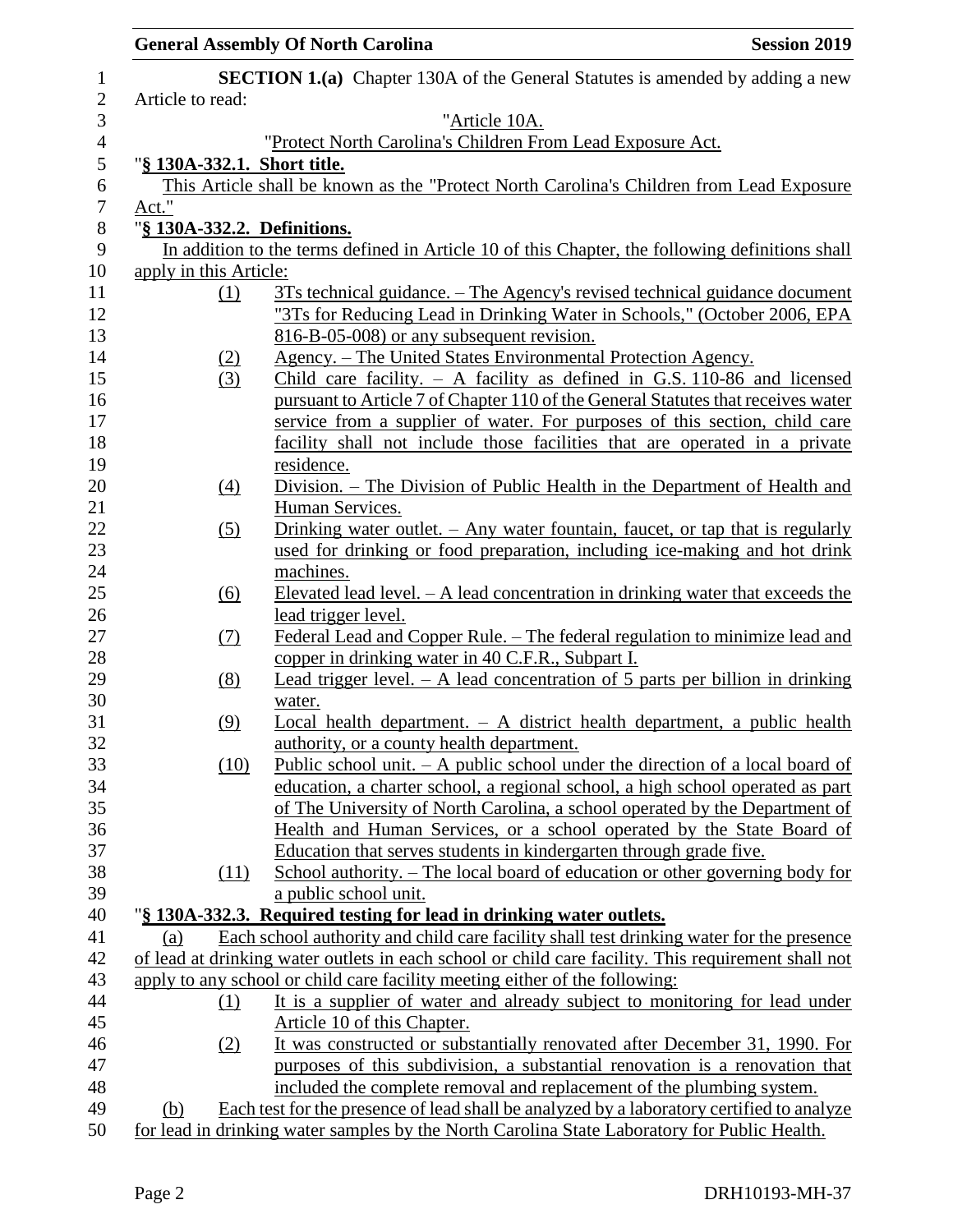|                              |                                | <b>General Assembly Of North Carolina</b>                                     | <b>Session 2019</b>                                                                                                                                      |
|------------------------------|--------------------------------|-------------------------------------------------------------------------------|----------------------------------------------------------------------------------------------------------------------------------------------------------|
| $\mathbf{1}$<br>$\mathbf{2}$ | (c)<br>timetable:              |                                                                               | The testing required by this section shall be in accordance with the following                                                                           |
| 3                            |                                | Date on which the school or child care facility                               | <b>Testing deadline</b>                                                                                                                                  |
| $\overline{\mathcal{L}}$     | was constructed                |                                                                               |                                                                                                                                                          |
| 5                            |                                |                                                                               |                                                                                                                                                          |
| 6                            |                                | On or before December 31, 1960                                                | June 30, 2021                                                                                                                                            |
| $\boldsymbol{7}$             |                                |                                                                               |                                                                                                                                                          |
| $\,8\,$                      |                                | Between January 1, 1961, and                                                  | <u>June 30, 2022</u>                                                                                                                                     |
| 9                            | December 31, 1990              |                                                                               |                                                                                                                                                          |
| 10                           |                                |                                                                               |                                                                                                                                                          |
| 11                           |                                | "§ 130A-332.4. Use of the 3Ts technical guidance.                             |                                                                                                                                                          |
| 12                           |                                |                                                                               | School authorities and child care facilities shall use the Agency's 3Ts technical guidance to                                                            |
| 13                           |                                |                                                                               | establish drinking water sampling collection criteria and protocols to satisfy the requirements of                                                       |
| 14                           | this section.                  |                                                                               |                                                                                                                                                          |
| 15                           |                                | "§ 130A-332.5. Sampling locations                                             |                                                                                                                                                          |
| 16                           | (a)                            |                                                                               | Sample Locations. – School authorities and child care facilities shall select sampling                                                                   |
| 17                           |                                |                                                                               | locations from those drinking water outlets that are identified as used the most, in the highest                                                         |
| 18                           |                                |                                                                               | frequency, and reflect those outlets to which children are exposed, in the school or child care                                                          |
| 19                           |                                | facility. Sample locations and outlets shall satisfy the following criteria:  |                                                                                                                                                          |
| 20                           | (1)                            |                                                                               | At least one sample from the cold water drinking water outlet in the food                                                                                |
| 21<br>22                     |                                | preparation area.                                                             |                                                                                                                                                          |
| 23                           | (2)                            |                                                                               | At least one sample from a cold water drinking water outlet that is located as                                                                           |
| 24                           |                                |                                                                               | close as possible to the service connection to the public water supply.<br>At least three samples from cold water drinking water outlets in areas of the |
| 25                           | (3)                            |                                                                               | school or child care facility where drinking water is accessible and available                                                                           |
| 26                           |                                | to children.                                                                  |                                                                                                                                                          |
| 27                           |                                |                                                                               | In the event that five separate drinking water outlets are not available for sampling in                                                                 |
| 28                           |                                |                                                                               | accordance with this subsection, samples shall be collected from the same locations on different                                                         |
| 29                           |                                |                                                                               | days and collected in priority based on the most frequently accessed drinking water outlets                                                              |
| 30                           |                                |                                                                               | available to children. This sampling procedure shall be followed until such time as five samples                                                         |
| 31                           | are collected.                 |                                                                               |                                                                                                                                                          |
| 32                           | (b)                            |                                                                               | Additional Sampling, Monitoring, and Reporting. - The school authority or child care                                                                     |
| 33                           |                                |                                                                               | facility shall conduct subsequent flush sampling, in accordance with the 3Ts technical guidance,                                                         |
| 34                           |                                |                                                                               | for any school or child care facility that reveals a drinking water outlet with elevated lead levels                                                     |
| 35                           |                                | pursuant to subsection (a) of this section.                                   |                                                                                                                                                          |
| 36                           |                                | "§ 130A-332.6. Notification requirements for schools and day care facilities. |                                                                                                                                                          |
| 37                           |                                |                                                                               | Upon receipt of the test results, schools and child care facilities shall notify teachers, other                                                         |
| 38                           |                                |                                                                               | school or facility personnel, and the parents or guardians of children attending the school or child                                                     |
| 39                           |                                |                                                                               | care facility of the results of the sampling and analysis based on the concentration of lead in                                                          |
| 40                           | drinking water, as applicable: |                                                                               |                                                                                                                                                          |
| 41                           | (1)                            |                                                                               | Lead concentration in drinking water is at or below lead trigger level. – Within                                                                         |
| 42                           |                                |                                                                               | 10 business days of receiving the results of the drinking water analyses, each                                                                           |
| 43                           |                                |                                                                               | school and each child care facility shall make the test results available to the                                                                         |
| 44                           |                                |                                                                               | public, free of charge, and shall notify the parents or guardians of the children                                                                        |
| 45                           |                                |                                                                               | attending each school and each child care facility of the test results. To meet                                                                          |
| 46                           |                                |                                                                               | the requirements of this subdivision, the test results may be posted on the Web                                                                          |
| 47                           |                                |                                                                               | site for the school, local school administrative unit, or child care facility, as                                                                        |
| 48                           |                                | <u>applicable.</u>                                                            |                                                                                                                                                          |
| 49                           | (2)                            |                                                                               | Lead concentration in drinking water is above lead trigger level. – Within 48                                                                            |
| 50                           |                                |                                                                               | hours of receipt of a drinking water test result that indicates an elevated lead                                                                         |
| 51                           |                                |                                                                               | level at a drinking water outlet or other locations within or outside the                                                                                |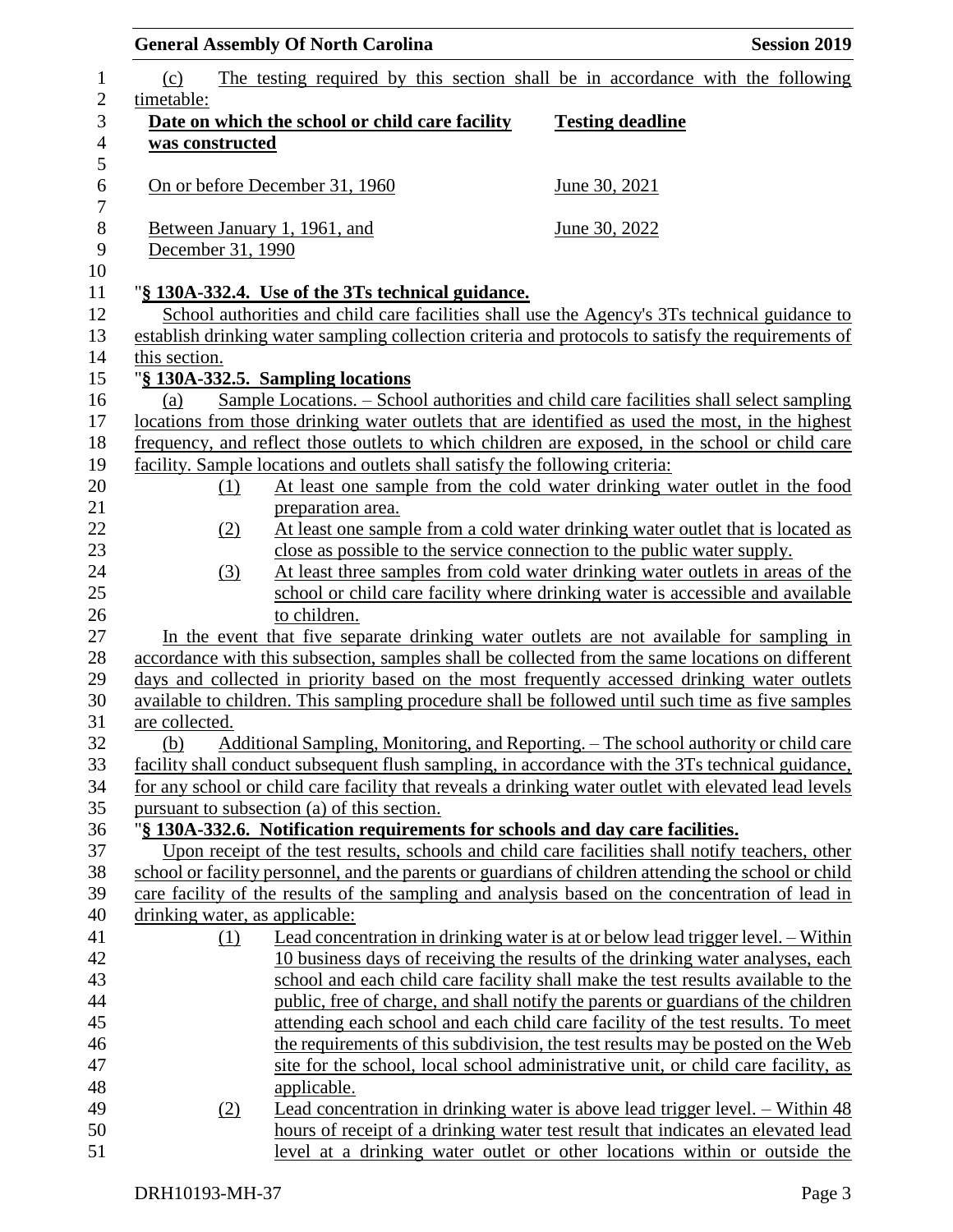|          | <b>General Assembly Of North Carolina</b>                                                                                                                        | <b>Session 2019</b> |
|----------|------------------------------------------------------------------------------------------------------------------------------------------------------------------|---------------------|
|          | building, the school or child care facility shall notify teachers, other school or                                                                               |                     |
|          | facility personnel, and the parents or guardians of children attending the                                                                                       |                     |
|          | school or child care facility directly through written notice, electronic mail, or                                                                               |                     |
|          | other means approved by the Department of Public Instruction or the Division                                                                                     |                     |
|          | of Child Development and Early Education of the Department of Health and                                                                                         |                     |
|          | Human Services, as applicable. The notification shall include all of the                                                                                         |                     |
|          | following:                                                                                                                                                       |                     |
|          | A summary of the results of the tests conducted pursuant to this Article<br>$\underline{a}$ .                                                                    |                     |
|          | and information as to the availability of the complete drinking water                                                                                            |                     |
|          | test results for review at a public location and on the Web site for the                                                                                         |                     |
|          | school, the local school administrative unit, or the child care facility,                                                                                        |                     |
|          | as applicable.                                                                                                                                                   |                     |
|          | <u>b.</u><br>A description of measures taken to restrict access to drinking water                                                                                |                     |
|          | outlets with elevated lead levels and actions taken to ensure the                                                                                                |                     |
|          | provision of fresh, clean drinking water in the school or child care                                                                                             |                     |
|          | facility, in accordance with G.S. 130A-332.7.                                                                                                                    |                     |
|          | "§ 130A-332.7. Corrective action for drinking water with elevated lead levels.                                                                                   |                     |
|          | When a drinking water outlet subject to the requirements of this Part is sampled and analyzed                                                                    |                     |
|          | pursuant to G.S. 130A-332.5 and reveals an elevated lead level, the school or child care facility                                                                |                     |
|          | shall do all of the following:<br>Immediately restrict access to (i) any drinking water outlet with lead                                                         |                     |
| (1)      | concentrations above the lead trigger level and (ii) similar drinking water                                                                                      |                     |
|          | outlets located on the same wing or floor of the building of the outlet revealed                                                                                 |                     |
|          | to have elevated lead levels.                                                                                                                                    |                     |
| (2)      | Immediately take remedial action to ensure that all students and children have                                                                                   |                     |
|          | access to free, fresh, and clean drinking water in the school or child care                                                                                      |                     |
|          | facility and are not exposed to drinking water with elevated lead levels.                                                                                        |                     |
|          | Alternate drinking water supplies shall be provided until (i) the drinking water                                                                                 |                     |
|          | is further analyzed and lead levels are found to be below the trigger level and                                                                                  |                     |
|          | (ii) the Division determines and provides written documentation to the school                                                                                    |                     |
|          | or child care facility, the Department of Public Instruction, or the Division of                                                                                 |                     |
|          | Child Development and Early Education of the Department of Health and                                                                                            |                     |
|          | Human Services, as appropriate, that the elevated lead levels have been                                                                                          |                     |
|          | mitigated and the drinking water is safe for human consumption.                                                                                                  |                     |
| (3)      | With the assistance of the Division, Department, the Department of Public                                                                                        |                     |
|          | Instruction, and the Division of Child Development and Early Education of                                                                                        |                     |
|          | the Department of Health and Human Services, as applicable, determine the                                                                                        |                     |
|          | source of lead and identify the necessary corrective action, including specific                                                                                  |                     |
|          | measures that will be taken and an estimate of the costs of those measures, to                                                                                   |                     |
|          | address the lead contamination.                                                                                                                                  |                     |
|          | "§ 130A-332.8. Recordkeeping.                                                                                                                                    |                     |
|          | Each school authority and child care facility subject to this Part shall maintain records in a                                                                   |                     |
|          | manner readily accessible to the public that include all of the following:                                                                                       |                     |
| (1)      | The name of each school and child care facility tested.                                                                                                          |                     |
| (2)      | The number of drinking water outlets tested at each school and child care                                                                                        |                     |
|          | facility.                                                                                                                                                        |                     |
| (3)      | Aggregate results for the drinking water testing performed at each school and                                                                                    |                     |
|          | child care facility.                                                                                                                                             |                     |
| $\Delta$ | The identity of each school and child care facility that has drinking water<br>outlets with elevated lead levels and for each school and facility so identified: |                     |
|          |                                                                                                                                                                  |                     |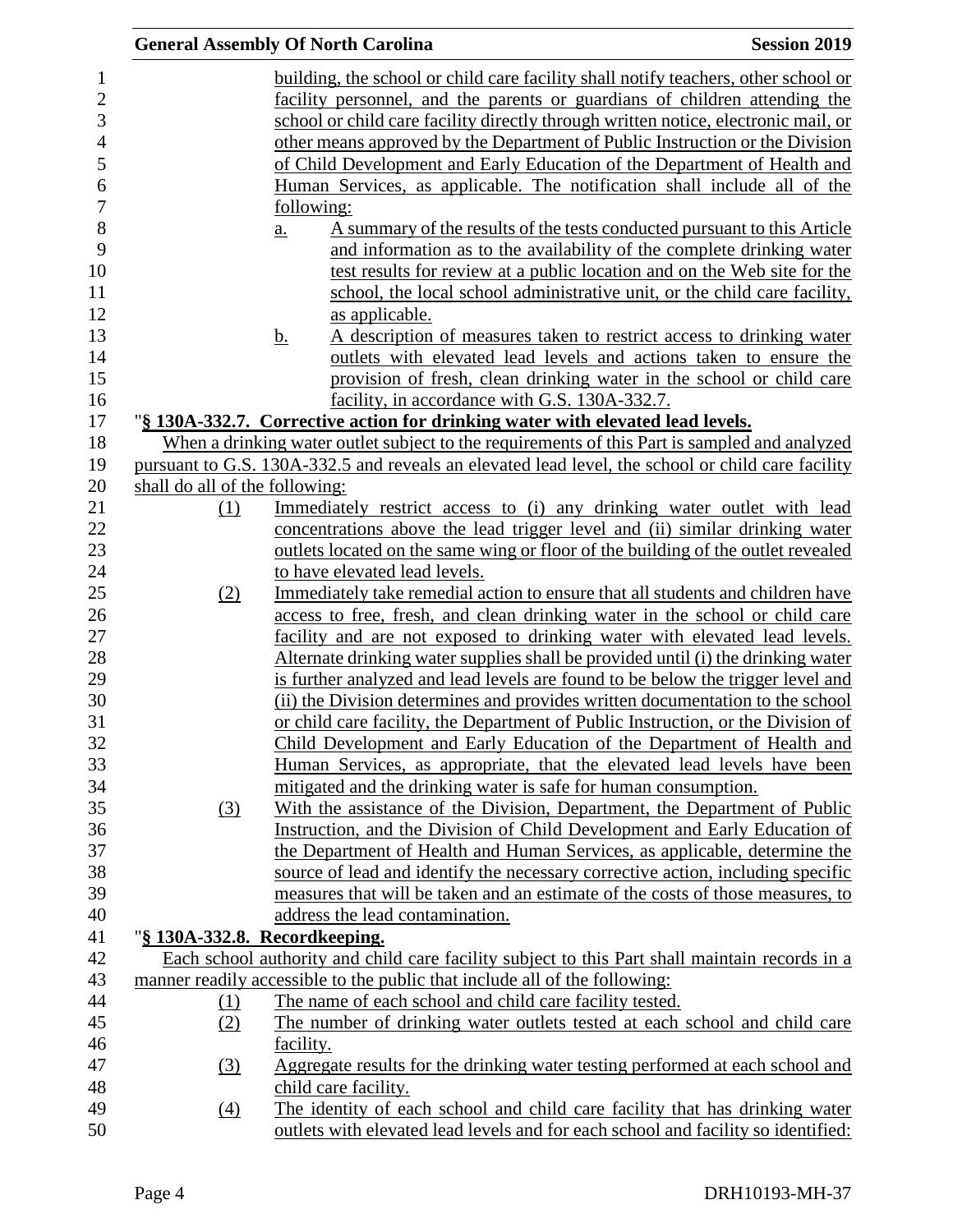|                  | <b>General Assembly Of North Carolina</b>   |           | <b>Session 2019</b>                                                                                                                 |  |
|------------------|---------------------------------------------|-----------|-------------------------------------------------------------------------------------------------------------------------------------|--|
| 1                |                                             | <u>a.</u> | The actions taken to remediate or restrict access to the source of lead                                                             |  |
| $\overline{2}$   |                                             |           | exposure.                                                                                                                           |  |
| 3                |                                             | <u>b.</u> | An overview of the actions taken to notify students, their families, and                                                            |  |
| $\overline{4}$   |                                             |           | school and child care facility personnel of the findings of the lead tests                                                          |  |
| 5                |                                             |           | as required by G.S. 130A-332.6.                                                                                                     |  |
| 6                | (5)                                         |           | A summary of the required corrective action and associated costs for a school                                                       |  |
| $\boldsymbol{7}$ |                                             |           | or child care facility to address confirmed lead contamination.                                                                     |  |
| 8                |                                             |           | "§ 130A-332.9. Enforcement powers and remedies.                                                                                     |  |
| 9                | (a)                                         |           | The Department may enforce the requirements of this Article through the powers and                                                  |  |
| 10               |                                             |           | remedies provided in Article 10 of this Chapter.                                                                                    |  |
| 11               | (b)                                         |           | The Department of Health and Human Services may enforce the requirements of this                                                    |  |
| 12<br>13         |                                             |           | Article applicable to certified laboratories, schools, and child care facilities under the powers and                               |  |
| 14               | "§ 130A-332.10. Rule making.                |           | remedies provided by Part 2 of Article 1 of this Chapter.                                                                           |  |
| 15               |                                             |           | The Commission for Public Health may adopt rules to implement this Article."                                                        |  |
| 16               |                                             |           | <b>SECTION 1.(b)</b> G.S. 115C-12 is amended by adding a new subdivision to read:                                                   |  |
| 17               | " (47)                                      |           | <u>Rules to implement Protect North Carolina's Children from Lead Act. – The</u>                                                    |  |
| 18               |                                             |           | State Board of Education shall adopt rules to implement testing, notification,                                                      |  |
| 19               |                                             |           | and corrective action related to lead in school water supplies as provided in                                                       |  |
| 20               |                                             |           | Article 10A of Chapter 130A of the General Statutes. These rules shall apply                                                        |  |
| 21               |                                             |           | to public schools and charter schools."                                                                                             |  |
| 22               |                                             |           | <b>SECTION 1.(c)</b> State Agencies to Provide Technical and Advisory Assistance. - On                                              |  |
| 23               |                                             |           | or before July 1, 2020, the Department of Environmental Quality and the Division of Public                                          |  |
| 24               |                                             |           | Health of the Department of Health and Human Services shall develop and provide the following                                       |  |
| 25               |                                             |           | information to the Department of Public Instruction and the Division of Child Development and                                       |  |
| 26               |                                             |           | Early Education of the Department of Health and Human Services:                                                                     |  |
| 27               | (1)                                         |           | The 3Ts technical guidance and best management practices documents for                                                              |  |
| 28               |                                             |           | reducing lead in drinking water at schools and child care facilities issued by                                                      |  |
| 29               |                                             |           | the Agency.                                                                                                                         |  |
| 30               | (2)                                         |           | General guidance on water line flushing after long periods of stagnation, such                                                      |  |
| 31               |                                             |           | as holidays, summer breaks, and track out.                                                                                          |  |
| 32<br>33         | (3)                                         |           | Any other information the Department and the Division deem appropriate.<br><b>SECTION 1.(d)</b> G.S. 130A-24(e) reads as rewritten: |  |
| 34               | " $(e)$                                     |           | The appeals procedures enumerated in this section shall apply to appeals concerning                                                 |  |
| 35               |                                             |           | the enforcement of rules, the imposition of administrative penalties, or any other action taken by                                  |  |
| 36               |                                             |           | the Department of Environmental Quality pursuant to Articles 8, 9, 10, 10A, 11, and 12 of this                                      |  |
| 37               | Chapter."                                   |           |                                                                                                                                     |  |
| 38               |                                             |           |                                                                                                                                     |  |
| 39               |                                             |           | PART II. SAMPLE DRINKING WATER FOR LEAD IN EXISTING BUILDINGS AND                                                                   |  |
| 40               |                                             |           | <b>STRUCTURES REPURPOSED FOR SCHOOLS</b>                                                                                            |  |
| 41               |                                             |           | <b>SECTION 2.(a)</b> Article 37 of Chapter 115C of the General Statutes is amended by                                               |  |
| 42               | adding a new section to read:               |           |                                                                                                                                     |  |
| 43               |                                             |           | "§ 115C-532.1. Sample drinking water for lead.                                                                                      |  |
| 44               | (a)                                         |           | <u> Sampling Protocol. – Whenever a local board of education acquires existing sites or</u>                                         |  |
| 45               |                                             |           | existing property for use as a schoolhouse or other school facility in accordance with this Article,                                |  |
| 46               |                                             |           | the board shall provide for the sampling of the widest variety of drinking water outlets and                                        |  |
| 47               |                                             |           | locations in the proposed site or property for the presence of lead, provided the sample locations                                  |  |
| 48               | and outlets satisfy the following criteria: |           |                                                                                                                                     |  |
| 49               | (1)                                         |           | At least one sample is taken from the cold water drinking water outlet in the                                                       |  |
| 50               |                                             |           | proposed food preparation area.                                                                                                     |  |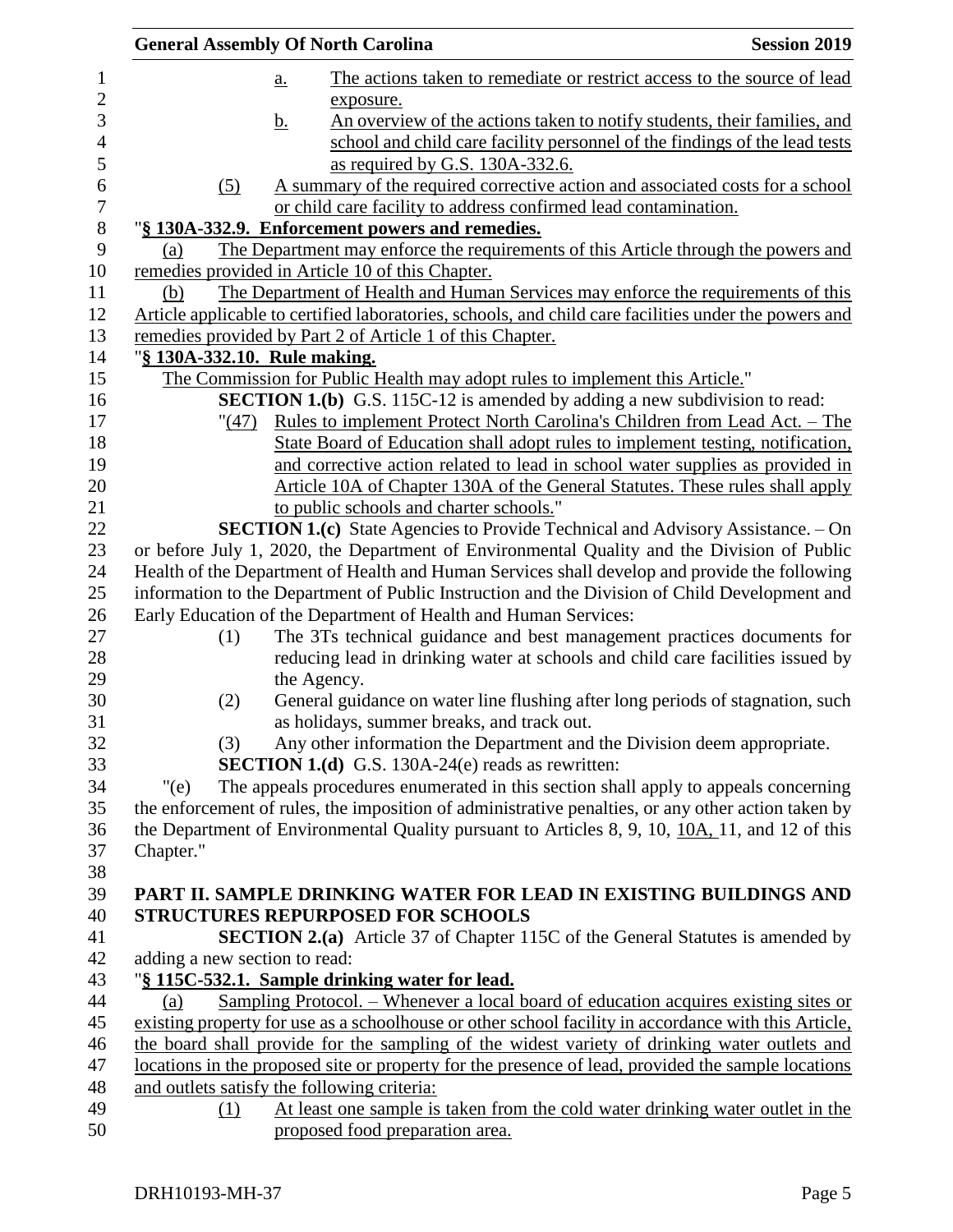|                |                                                                                          |      | <b>General Assembly Of North Carolina</b>                                                                                                                                                    | <b>Session 2019</b> |
|----------------|------------------------------------------------------------------------------------------|------|----------------------------------------------------------------------------------------------------------------------------------------------------------------------------------------------|---------------------|
| 1              |                                                                                          | (2)  | At least one sample is taken from a cold water drinking water outlet that is                                                                                                                 |                     |
| $\overline{c}$ |                                                                                          |      | located as close as possible to the service connection to the public water                                                                                                                   |                     |
| 3              |                                                                                          |      | supply.                                                                                                                                                                                      |                     |
| $\overline{4}$ |                                                                                          | (3)  | At least three samples are taken from cold water drinking water outlets in areas                                                                                                             |                     |
| 5              |                                                                                          |      | of the school where drinking water will be accessible and available to children.                                                                                                             |                     |
| 6              | (b)                                                                                      |      | The local board of education shall sample, analyze, and report the results of the                                                                                                            |                     |
| $\tau$         |                                                                                          |      | analyses conducted pursuant to this section in accordance with Article 10A of Chapter 130A of                                                                                                |                     |
| $8\,$          | the General Statutes."                                                                   |      |                                                                                                                                                                                              |                     |
| 9              |                                                                                          |      | <b>SECTION 2.(b)</b> G.S. 115C-218.1(b) reads as rewritten:                                                                                                                                  |                     |
| 10             | " $(b)$                                                                                  |      | The application shall contain at least the following information:                                                                                                                            |                     |
| 11             |                                                                                          | .    |                                                                                                                                                                                              |                     |
| 12             |                                                                                          | (14) | Information regarding the facilities to be used by the school school, including                                                                                                              |                     |
| 13             |                                                                                          |      | documentation that shows drinking water in the facilities has been sampled                                                                                                                   |                     |
| 14             |                                                                                          |      | and analyzed, and the results of the analyses are reported pursuant to (i)                                                                                                                   |                     |
| 15             |                                                                                          |      | G.S. 115C-218.35(e) and, as applicable, (ii) Article 10A of Chapter 130A of                                                                                                                  |                     |
| 16             |                                                                                          |      | the General Statutes, and the manner in which administrative services of the                                                                                                                 |                     |
| 17             |                                                                                          |      | school are to be provided.                                                                                                                                                                   |                     |
| 18             |                                                                                          |      |                                                                                                                                                                                              |                     |
| 19             |                                                                                          |      | <b>SECTION 2.(c)</b> G.S. 115C-218.35 is amended by adding a new subsection to read:                                                                                                         |                     |
| 20             |                                                                                          |      | "§ 115C-218.35. Charter school facilities.                                                                                                                                                   |                     |
| 21             |                                                                                          |      |                                                                                                                                                                                              |                     |
| 22             | (e)                                                                                      |      | If the charter school moves to a location or space different from that which was                                                                                                             |                     |
| 23             |                                                                                          |      | approved pursuant to G.S. 115C-218.5, and is permitted in accordance with either G.S. 153A-357                                                                                               |                     |
| 24             |                                                                                          |      | or G.S. 160A-417, then the charter school shall sample the widest variety of drinking water                                                                                                  |                     |
| 25             |                                                                                          |      | outlets and locations in the proposed location or space for the presence of lead, provided the                                                                                               |                     |
| 26             |                                                                                          |      | sample locations and outlets satisfy the following criteria:                                                                                                                                 |                     |
| 27             |                                                                                          | (1)  | At least one sample is taken from the cold water drinking water outlet in the                                                                                                                |                     |
| 28             |                                                                                          |      | proposed food preparation area.                                                                                                                                                              |                     |
| 29             |                                                                                          | (2)  | At least one sample is taken from a cold water drinking water outlet that is                                                                                                                 |                     |
| 30             |                                                                                          |      | located as close as possible to the service connection to the public water                                                                                                                   |                     |
| 31             |                                                                                          |      | supply.                                                                                                                                                                                      |                     |
| 32             |                                                                                          | (3)  | At least three samples are taken from cold water drinking water outlets in areas                                                                                                             |                     |
| 33             |                                                                                          |      | of the school where drinking water will be accessible and available to children.                                                                                                             |                     |
| 34             |                                                                                          |      | In the event that five separate drinking water outlets are not available for sampling in<br>accordance with this subsection, samples shall be collected from the same locations on different |                     |
| 35<br>36       |                                                                                          |      | days, and collected in priority based on the most accessible drinking water outlets that will be                                                                                             |                     |
| 37             |                                                                                          |      | available to children. This sampling procedure shall be followed until such time as five samples                                                                                             |                     |
| 38             | are collected."                                                                          |      |                                                                                                                                                                                              |                     |
| 39             |                                                                                          |      | <b>SECTION 2.(d)</b> G.S. 115C-218.5 is amended by adding a new subsection to read:                                                                                                          |                     |
| 40             | "(a1)                                                                                    |      | The State Board shall not grant final approval of an application if it finds that, based                                                                                                     |                     |
| 41             |                                                                                          |      | on the results of drinking water analyses submitted pursuant to G.S. 115C-218.1(b)(14), the                                                                                                  |                     |
| 42             |                                                                                          |      | drinking water in the location or space intended for the school reveals lead in concentrations                                                                                               |                     |
| 43             |                                                                                          |      | above the lead trigger level. The State Board may authorize the applicant additional time to                                                                                                 |                     |
| 44             | identify and implement any necessary corrective action to remove the source of lead from |      |                                                                                                                                                                                              |                     |
| 45             |                                                                                          |      | drinking water outlets and other locations within or outside the location or space intended for the                                                                                          |                     |
| 46             | school."                                                                                 |      |                                                                                                                                                                                              |                     |
| 47             |                                                                                          |      | <b>SECTION 2.(e)</b> G.S. 115C-218.6(b) reads as rewritten:                                                                                                                                  |                     |
| 48             | " $(b)$                                                                                  |      | The State Board of Education shall renew a charter upon the request of the chartering                                                                                                        |                     |
| 49             |                                                                                          |      | entity for subsequent periods of 10 years, unless one of the following applies:                                                                                                              |                     |
| 50             |                                                                                          | (1)  | The charter school has not provided financially sound audits for the                                                                                                                         |                     |
| 51             |                                                                                          |      | immediately preceding three years.                                                                                                                                                           |                     |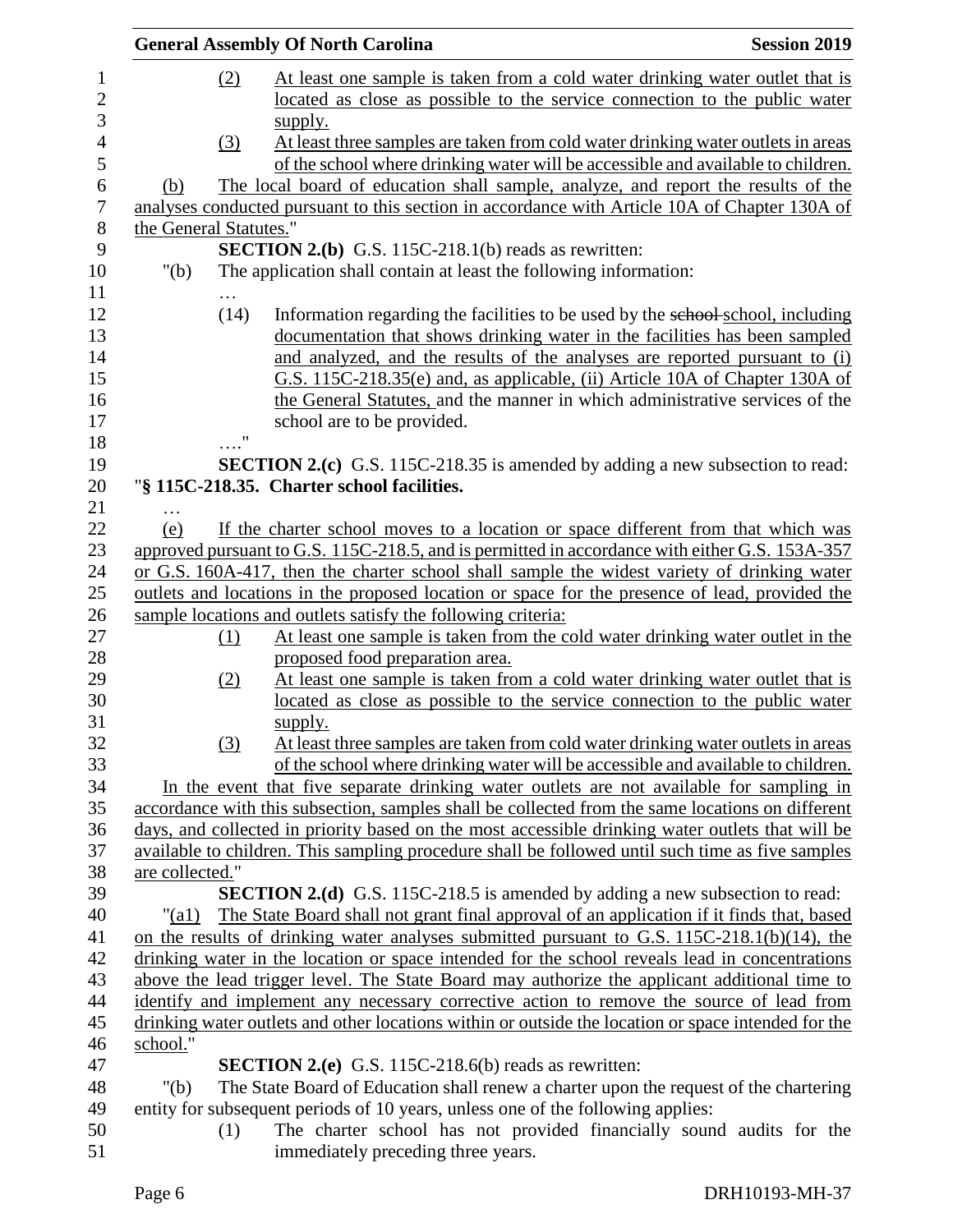|                               | <b>General Assembly Of North Carolina</b>                                                                                                                                                                                                                              | <b>Session 2019</b> |
|-------------------------------|------------------------------------------------------------------------------------------------------------------------------------------------------------------------------------------------------------------------------------------------------------------------|---------------------|
| (2)                           | The charter school's student academic outcomes for the immediately<br>preceding three years have not been comparable to the academic outcomes of<br>students in the local school administrative unit in which the charter school is<br>located.                        |                     |
| (3)                           | The charter school is not, at the time of the request for renewal of the charter,<br>substantially in compliance with State law, federal law, the school's own<br>bylaws, or the provisions set forth in its charter granted by the State Board of<br>Education.       |                     |
| (4)                           | The charter school elects to move to a new location or space that is different<br>from the location or space previously approved pursuant G.S. 115C-218.5,<br>without conducting the sampling, analysis, and reporting required pursuant to<br>G.S. $115C-218.35(e)$ . |                     |
|                               | If one of the conditions set forth in subdivisions (1) through $\left(\frac{3}{4}\right)\left(\frac{4}{1}\right)$ of this subsection applies,                                                                                                                          |                     |
| charter."                     | then the State Board may renew the charter for a period of less than 10 years or not renew the                                                                                                                                                                         |                     |
| PART III. FUNDING             |                                                                                                                                                                                                                                                                        |                     |
|                               | <b>SECTION 3.(a)</b> Article 10A of Chapter 130A of the General Statutes, as established<br>by Section 1 of this act, is amended by adding a new section to read:                                                                                                      |                     |
|                               | "§ 130A-332.11. Child Lead Exposure Prevention Fund.                                                                                                                                                                                                                   |                     |
| (a)                           | Fund Established. - The Child Lead Exposure Prevention Fund is established as a                                                                                                                                                                                        |                     |
|                               | special revenue fund under the control and direction of the Department. The Fund shall consist                                                                                                                                                                         |                     |
|                               | of monies appropriated by the General Assembly or made available to the Fund from any other                                                                                                                                                                            |                     |
| source.                       |                                                                                                                                                                                                                                                                        |                     |
| <u>(b)</u>                    | The Fund may be used to pay for the State share of any of the following:                                                                                                                                                                                               |                     |
| (1)                           | The costs of testing required by this Article, including any additional testing                                                                                                                                                                                        |                     |
|                               | to confirm the results of a previous test.                                                                                                                                                                                                                             |                     |
| (2)                           | The temporary or permanent provision of alternative drinking water supplies                                                                                                                                                                                            |                     |
|                               | to schools and child care facilities detecting elevated lead levels. Under this                                                                                                                                                                                        |                     |
|                               | section, an alternative drinking water supply includes the repair, such as use                                                                                                                                                                                         |                     |
|                               | of a filtration system, or replacement of water fixtures or pipes.                                                                                                                                                                                                     |                     |
| (3)                           | Monitoring of filtration systems used in connection with temporary or                                                                                                                                                                                                  |                     |
|                               | permanent alternative drinking water supplies provided pursuant to this                                                                                                                                                                                                |                     |
|                               | section.                                                                                                                                                                                                                                                               |                     |
| (c)                           | Cost-Share. - Any project funded by revenue from the Fund must be cost-shared with                                                                                                                                                                                     |                     |
| non-State dollars as follows: |                                                                                                                                                                                                                                                                        |                     |
| (1)                           | The cost-share for schools or child care facilities located, in whole or part, in                                                                                                                                                                                      |                     |
|                               | a development tier one area, as defined in G.S. 143B-437.08, shall be at least                                                                                                                                                                                         |                     |
|                               | one non-State dollar for every two dollars from the Fund.                                                                                                                                                                                                              |                     |
| (2)                           | The cost-share for schools or child care facilities not located, in whole or part,                                                                                                                                                                                     |                     |
|                               | in a development tier one area shall be at least one non-State dollar for every                                                                                                                                                                                        |                     |
|                               | dollar from the Fund.                                                                                                                                                                                                                                                  |                     |
| (d)                           | Report. – The Department shall report annually no later than October 1 regarding                                                                                                                                                                                       |                     |
|                               | projects funded under this section to the Fiscal Research Division and the Joint Legislative                                                                                                                                                                           |                     |
|                               | Oversight Committee on Agriculture and Natural and Economic Resources. The report shall                                                                                                                                                                                |                     |
|                               | include project type (school or child care facility), project location, brief project description,                                                                                                                                                                     |                     |
|                               | entity receiving the funding, and amount of funding provided."                                                                                                                                                                                                         |                     |
|                               | SECTION 3.(b) The sum of eight million dollars (\$8,000,000) in nonrecurring funds                                                                                                                                                                                     |                     |
|                               | for the 2019-2020 fiscal year is appropriated from the General Fund to the Child Lead Exposure                                                                                                                                                                         |                     |
|                               | Prevention Fund established by subsection (a) of this section.                                                                                                                                                                                                         |                     |
|                               | <b>SECTION 3.(c)</b> This section becomes effective July 1, 2019.                                                                                                                                                                                                      |                     |